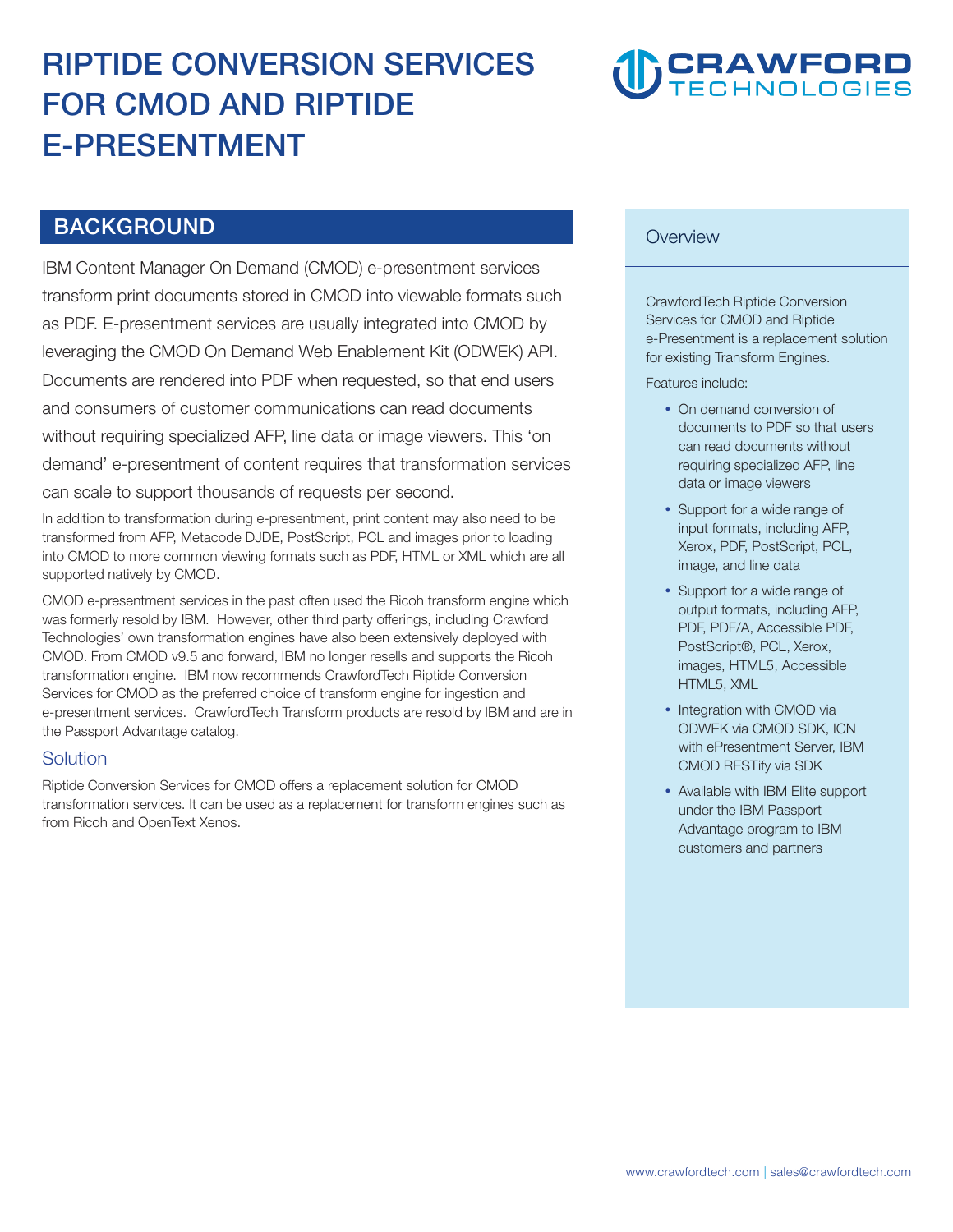# **CRAWFORD**

**There are some important differences between the Ricoh transform engine and Riptide Conversion Services, which users should plan for accordingly described in the following table.** 

| Feature                         | <b>Ricoh Transformation Engine</b>                      | <b>Riptide Conversion Services for CMOD</b>                                                                 |
|---------------------------------|---------------------------------------------------------|-------------------------------------------------------------------------------------------------------------|
| <b>IBM ECM platforms</b>        | Available prior to IBM CMOD v9.5                        | All IBM CMOD releases                                                                                       |
| Input formats                   | AFP, PDF, PostScript, PCL, SAP OTF,<br>image, line data | AFP, Xerox, PDF, PostScript, PCL, image, line<br>data                                                       |
| Output formats                  | AFP. PDF                                                | AFP, PDF, PDF/A, Accessible PDF, PostScript®,<br>PCL, Xerox, images, HTML5, Accessible HTML5,<br><b>XML</b> |
| OS platforms                    | Windows, Linux, AIX                                     | Windows, Linux, AIX, zOS                                                                                    |
| Integration method              | <b>ODWEK</b>                                            | ODWEK via CMOD SDK, ICN with ePresentment<br>Server, IBM CMOD RESTify via SDK                               |
| <b>API</b>                      | No.                                                     | <b>RESTful API via ePresentment Server</b>                                                                  |
| Connection pooling &<br>scaling | No.                                                     | Yes, with ePresentment Server                                                                               |



**CrawfordTech e-Presentment Architecture for IBM CMOD** 

**Figure: Riptide Conversion Services for CMOD**